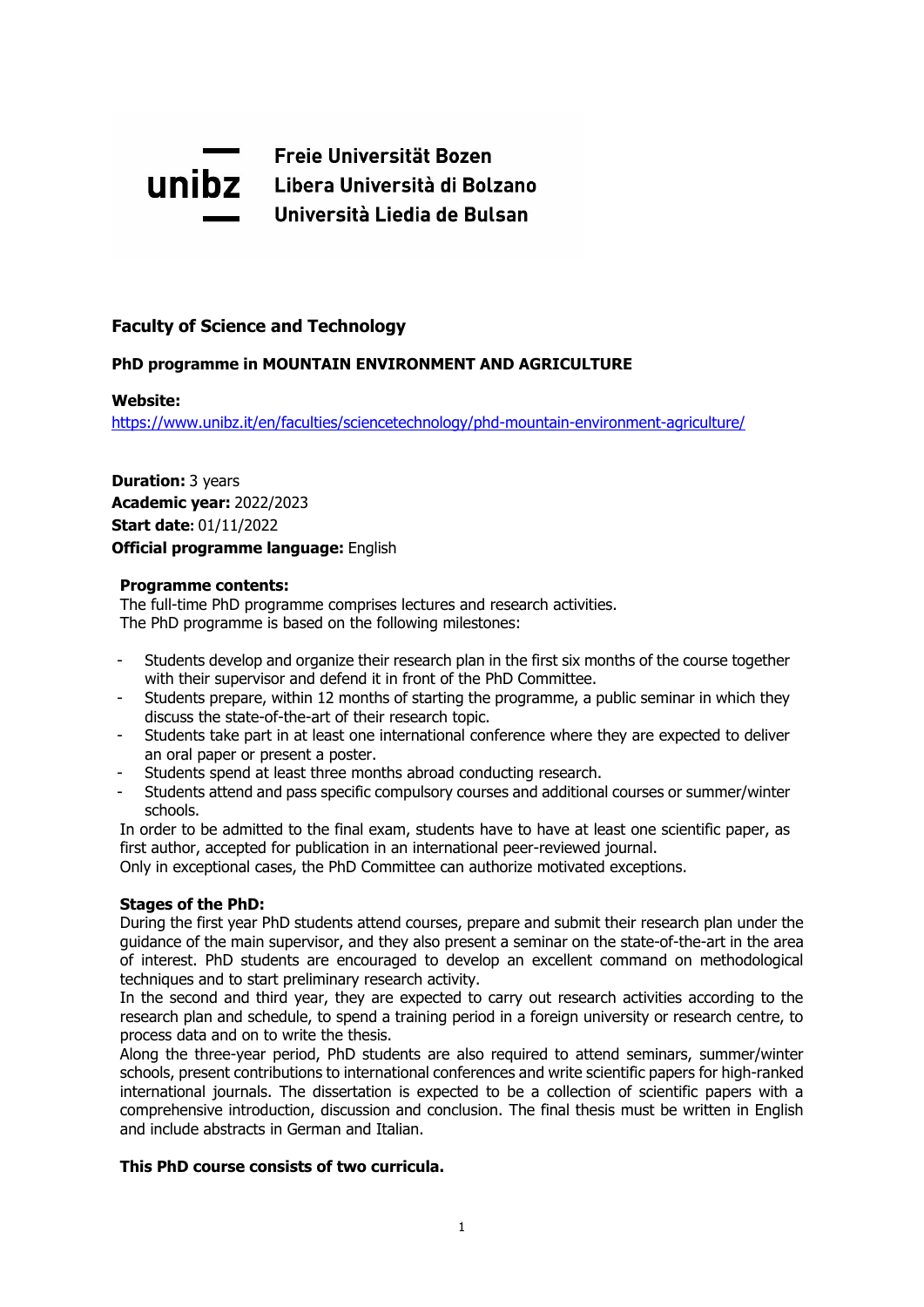#### **Curriculum 1: Sustainable agricultural production systems**

Producing healthy food through agricultural systems that avoid negative environmental impacts is one of the main challenges globally as well locally. The expertise of the research groups covers soil fertility, plant physiology and biochemistry, entomology, plant pathology, crop management, animal science, and agricultural economics, with special reference to problems of mountain areas. Studies mainly deal with the complexity of biological systems, the interactions among organisms, precision farming, livestock performance and welfare, the effects of climate change and economic system evaluations.

The research activity aims at improving the quality of agricultural products and the sustainability of the production process at local, national and international level, by developing production systems and novel technologies that increase yields, the quality of the products and animal health and welfare, while reducing the use of non-renewable resources, environmental pollution and production costs.

#### Short Description of the research groups

## **Agricultural chemistry (Prof. T. Mimmo, Prof. P. Illmer, Dr. L. Borruso)**

The research activity of the group of Agricultural Chemistry focuses on the biogeochemical cycles of nutrients in the rhizosphere as affected by biotic and abiotic factors. In particular, the activities are carried out by a multidisciplinary approach including chemical, biochemical, physiological, microbiological and molecular aspects of the mechanisms involved in the nutrient acquisition, translocation and allocation and the interactions occurring within the rhizosphere between plant roots, soil and microorganisms (both bacteria and fungi) affected by biotic and abiotic stress.

## **Insect chemical ecology and apiculture (Dr. S. Angeli and Prof. J. A. Pickett)**

The research group addresses issues related to the evolutionary biology of chemically-mediated insect-plant interactions of agricultural ecosystems. The main goal is to provide novel tools to control pest insects in an environmentally friendly manner, with a chemical ecology approach. In particular, we combine different methodologies (e.g. GC-MS chemical characterization, electroantennography and behavioural assays) to discover how host plants respond to insect attacks through the releasing of volatile compounds and which ecological functions these compounds may mediate. Our studies in apiculture focus on Varroa-Apis interactions, impact of insecticides, and monitoring of pesticides.

# **Fruit tree physiology and ecosystems (Prof. M. Tagliavini, Prof. C. Andreotti, Dr. L. Montagnani, Dr. A. Zanella and Dr. D. Zanotelli)**

The research focuses on the exchange of carbon, mineral nutrients, water and energy between soil, plants and atmosphere in orchards and in vineyards under climate change and multiple environmental (in cooperation with Prof. G. Wohlfahrt and Dr. G. Niedrist) or biotic stresses conditions (in cooperation with Dr. K. Janik). Research approaches include eco-physiological, micrometeorological, isotopic, biochemical, biotechnological and biometric methods, as well as the application of spectral analysis. The final aim is the enhancement of the use efficiency of resources in crop production systems and the development of sustainable management techniques with special emphasis on the quality of the produces.

#### **Agrofood economics, management and marketing (Prof. C. Fischer and Dr. G. Sacchi)**

The research activity in this area aims at improving the competitiveness of farms and agribusiness enterprises and the agrofood sector as a whole in South Tyrol and elsewhere. Current approaches and topics include: food supply and value chain economics and management; agribusiness economics and management; market analysis and marketing research; food marketing; tourism and agritourism; regional, agricultural and rural development (in cooperation with Dr. T. Streifeneder); grassroots collective action, alternative agro-food networks, consumer study, sustainable consumption, statistical data evaluation and econometrics (cross-section, time series and pooled datasets).

# **Phytopathology (Prof. S. Baric, Dr. S. Tomada)**

The group of Phytopathology focuses on the investigation of different groups of plant pathogenic organisms affecting crop species in South Tyrol. Particular attention is laid on the research of population structure and diversity of plant pathogens, their interaction with host plants and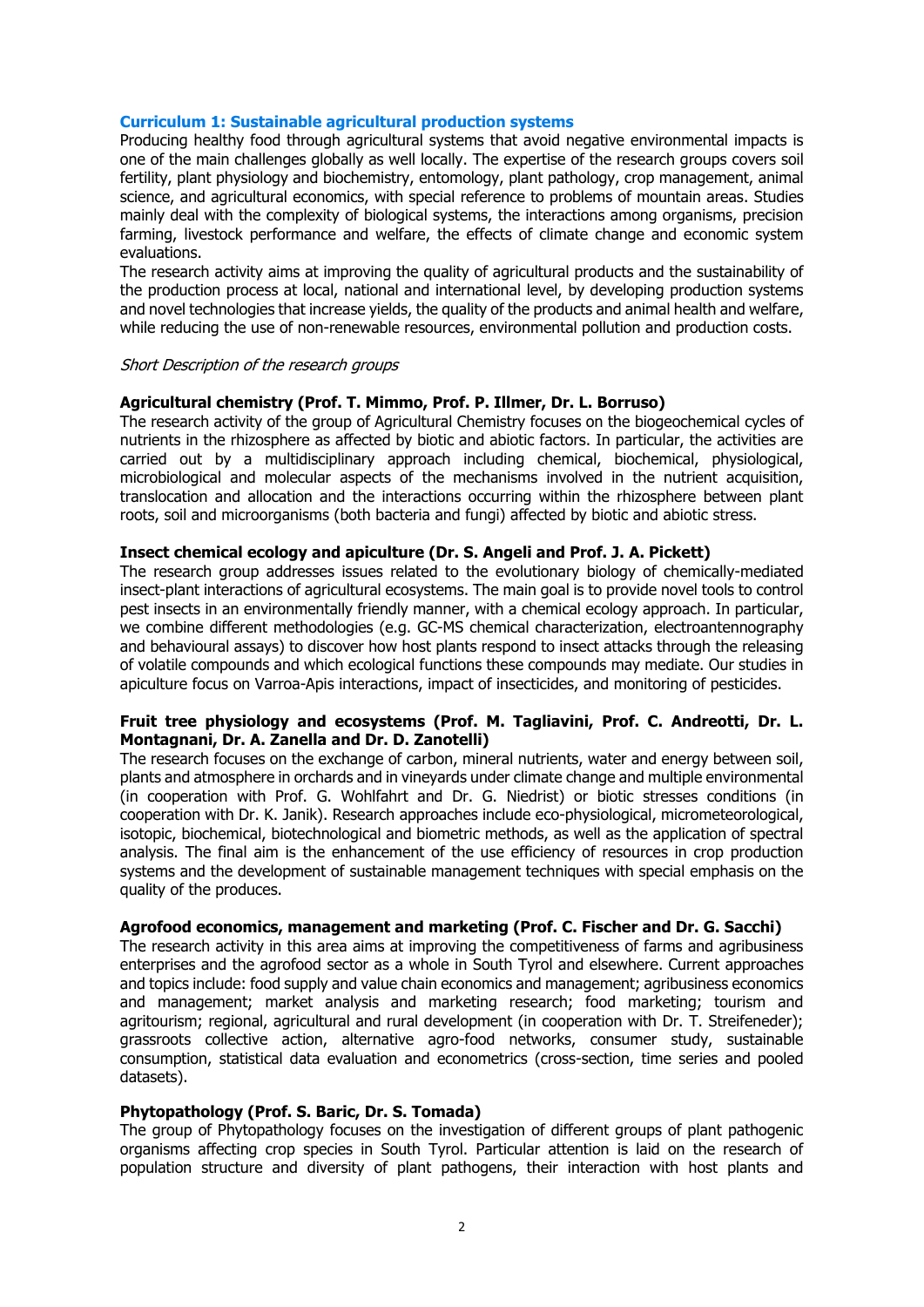epidemiology of plant diseases. Furthermore, new techniques for plant disease diagnosis and sustainable control of plant diseases are developed and implemented. The methods employed range from field studies to advanced microbiological and molecular tools.

## **Animal Science (Prof. M. Gauly, Prof. J. Sölkner, Dr. T. Zanon, Dr. I. Poulopoulou, Dr. H. Gamper)**

Research activities in the Animal Science Group focus on relevant questions of livestock production. For dairy cattle, evaluations and improvements of existing production systems is the main area of research. In particular, commonly used dairy cattle breeds are compared in terms of performance and functional traits (health, welfare) and different production systems are evaluated. For beef cattle, the group focuses on the development of high-quality beef production systems. In addition, grazing activity and grassland use depending on breed and species is another focus of the work.

## **Grassland farming (Dr. G. Peratoner, Prof. C. Wellstein, Prof. M. Gauly)**

The research focuses on productive and environmental aspect of forage systems (addressing both meadows and pastures), depending on the management intensity and on the site conditions and meteorology. Research approaches include the analysis of vegetation dynamics, forage yield, forage production and nutrient fluxes by means of biometric methods and statistical modelling, with possible applications at the interface with remote sensing. The final aim is providing scientifically sound information and innovation for a sustainable agronomic management of grassland resources under the climatic and topographic challenges of the mountain agriculture.

## **Curriculum 2: Ecology, environment and protection of mountain areas**

The evaluation of the effects of management and climate change on natural ecosystems and humankind is at the core of this subject area: main topics include biodiversity, water quality, protection from natural disasters, and the mitigation of climate change through the maintenance or enhancement of carbon stocks. The use and development of advanced technologies for monitoring and the functional study of ecosystems, including innovative approaches, such as those involving the use of stable isotopes, are some of the features of this area.

#### Short Description of the research groups

## **Interdisciplinary landscape, vegetation and conservation ecology (Prof. C. Wellstein, Prof. N. Hölzel, and Dr. G. Bonari)**

The working group addresses regional to global environmental issues, such as biodiversity research, functional diversity, climate change research, nature conservation, ecosystem restoration and sustainable and resource-efficient land use. We apply a large set of methods tailored for the scale of interest ranging from biogeography to molecular ecology and study various ecosystems, habitats and land-use types. We pursue studies on a global scale and focus on Europe, the Near East, Russia and North- and South-Africa. Our research covers Mediterranean, temperate and alpine regions. We combine research on ecological patterns and processes, management and conservation, under natural environmental variation and human impact.

# **Forest ecology (Dr. E. Tomelleri, Prof. H. Pretszch)**

The focus of this research group is the ecology of montane forests and their dynamics in response to natural and human-induced perturbations with special emphasis to climate change and including the biogeochemical cycles (in cooperation with Prof. G. Alberti). The group studies the ecophysiology of forests, integrating functional traits and processes over a range of temporal and spatial scales. The range spans from the single tree (physiology, IoT, proximal sensing) to stand and watershed (biodiversity, resilience, eddy covariance, lidar, UAVs), up to regional and national scales (climatesmart forestry, remote sensing).

# **River processes and natural hazards mitigation (Prof. F. Comiti, Prof. L. Mao)**

The group investigates the complex dynamics of mountain basins through their hydrological and sediment transport processes and by analyzing their morphological evolution, with a special focus on glacierized environments and on debris flow catchments. The activities are mostly related to field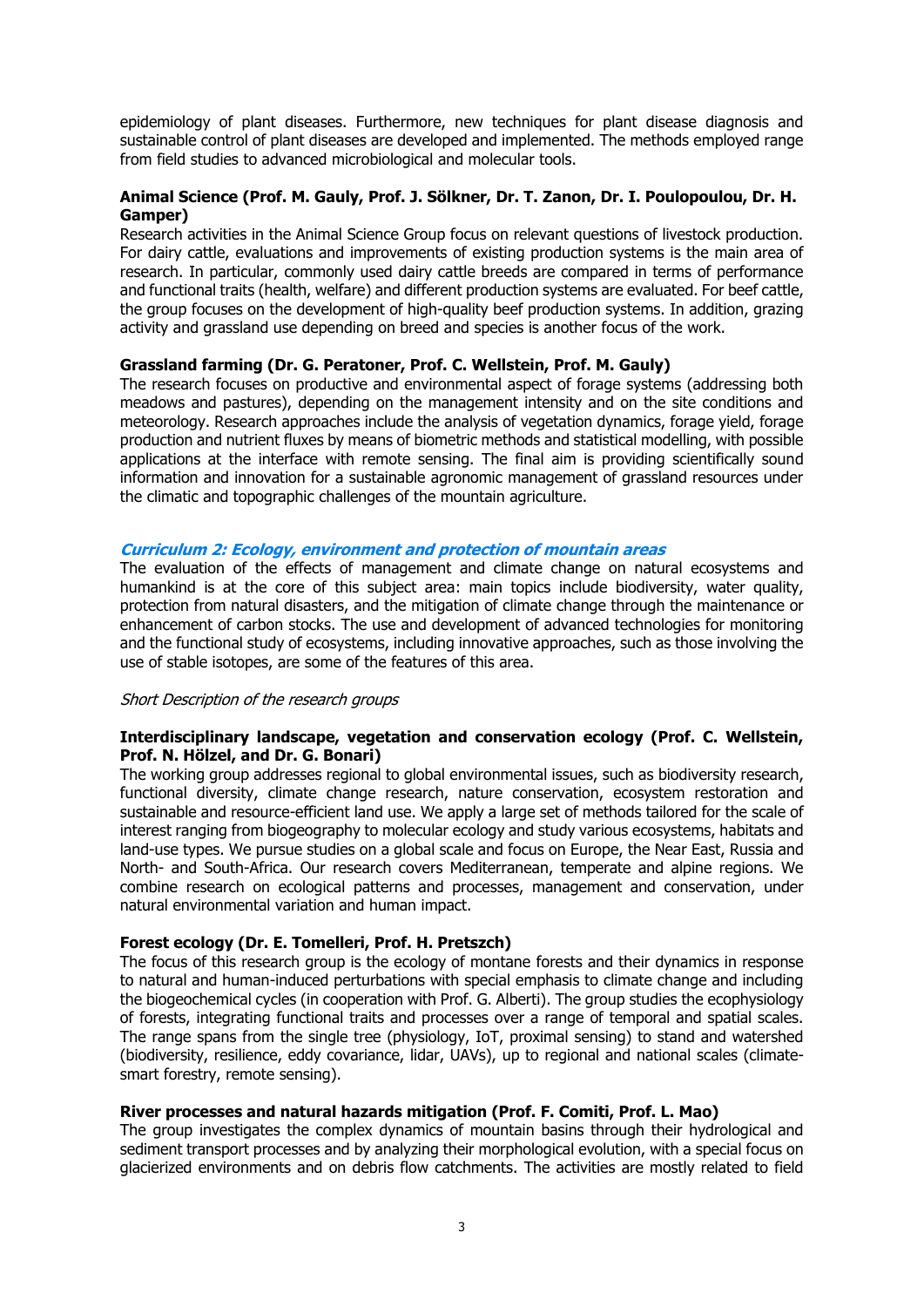monitoring, GIS modelling and laboratory analysis, and tracers for both water runoff (EC, isotopes) and bedload transport (passive integrated transponders, PITs) are utilized. Ecohydrological issues relative to natural and anthropic-related vegetation are also investigated, as well as modern early warning systems and soil bioengineering techniques.

| Possible research projects and supervisors<br>(this is only a partial list of available projects, other topics dealing with the activity of the research groups<br>can be matter of study) |                                                                                                                                                   |                                                                                                                    |                                                                                       |  |  |
|--------------------------------------------------------------------------------------------------------------------------------------------------------------------------------------------|---------------------------------------------------------------------------------------------------------------------------------------------------|--------------------------------------------------------------------------------------------------------------------|---------------------------------------------------------------------------------------|--|--|
| <b>Curriculum 1: Sustainable agricultural production systems</b>                                                                                                                           |                                                                                                                                                   |                                                                                                                    |                                                                                       |  |  |
| <b>Title</b>                                                                                                                                                                               |                                                                                                                                                   | Supervisor(s)                                                                                                      | <b>Curriculum</b>                                                                     |  |  |
| 1.                                                                                                                                                                                         | Mechanisms of drought tolerance in new grapevine<br>genotypes                                                                                     | Prof. C.<br>Andreotti,<br>Dr. D. Zanotelli                                                                         | $\mathbf{1}$                                                                          |  |  |
| 2.                                                                                                                                                                                         | Adaptation and recovery of grapevines from<br>extreme climatic events and multiple stresses                                                       | Prof. M.<br>Tagliavini,<br>Dr. G. Niedrist                                                                         | 1 (Joint project with Eurac<br>Research)                                              |  |  |
| 3.                                                                                                                                                                                         | Ecosystem carbon and water fluxes in vineyards                                                                                                    | Prof. M.<br>Tagliavini, Prof.<br>C. Andreotti,<br>Prof. G.<br>Wohlfahrt, Dr.<br>D. Zanotelli, Dr.<br>L. Montagnani | $\mathbf{1}$                                                                          |  |  |
| 4.                                                                                                                                                                                         | Manipulation of the ripening syndrome in grapevine<br>berries with different canopy management                                                    | Prof. C.<br>Andreotti                                                                                              | $\mathbf{1}$                                                                          |  |  |
| 5.                                                                                                                                                                                         | Impact assessment of socio-economic support<br>options for mountain farmers in developing and<br>transition countries                             | Prof. C. Fischer,<br>Dr. G. Sacchi                                                                                 | $\mathbf{1}$                                                                          |  |  |
| 6.                                                                                                                                                                                         | Production efficiency analysis of fruit-growing farms<br>in South Tyrol                                                                           | Prof. C. Fischer,<br>Dr. G. Sacchi                                                                                 | $\mathbf{1}$                                                                          |  |  |
| 7.                                                                                                                                                                                         | The identification of indicators for evaluating animal<br>health and the quality of animal products in<br>mountain livestock systems              | Prof. M. Gauly,<br>Prof. J. Sölkner                                                                                | $\mathbf{1}$                                                                          |  |  |
| 8.                                                                                                                                                                                         | Grazing behaviour of ruminants.                                                                                                                   | Prof. M. Gauly,<br>Prof. J. Sölkner                                                                                | $\mathbf{1}$                                                                          |  |  |
| 9.                                                                                                                                                                                         | Soil -plant-microorganism interaction driving<br>rhizosphere dynamics to unravel the underlying<br>mechanisms in crops subject to abiotic stress. | Prof. T. Mimmo,<br>Dr. L. Borruso                                                                                  | $\mathbf{1}$                                                                          |  |  |
|                                                                                                                                                                                            | 10. The effect of soil management and agronomic<br>practices on the soil agrobiodiversity networks                                                | Prof. T. Mimmo,<br>Dr. L. Borruso                                                                                  | 1                                                                                     |  |  |
|                                                                                                                                                                                            | 11. Contribution of soil to carbon storage in South<br>Tyrolean apple orchards: possible improvement<br>measures and influence of cover crops     | Prof. T. Mimmo,<br>Dr. L. Borruso                                                                                  | 1 (project supported by<br>Süditoler<br>Apfelkonsortium/Consorzio<br>Mela Alto Adige) |  |  |
|                                                                                                                                                                                            | 12. Effect of cover crops on biological soil quality and<br>biodiversity in South Tyrolean apple orchards                                         | Prof. T. Mimmo,<br>Dr. L. Borruso                                                                                  | 1 (project supported by<br>Süditoler<br>Apfelkonsortium/Consorzio<br>Mela Alto Adige) |  |  |
|                                                                                                                                                                                            | 13. Epidemiology of postharvest pathogens of apple                                                                                                | Prof. S. Baric,<br>Dr. S. Tomada                                                                                   | 1                                                                                     |  |  |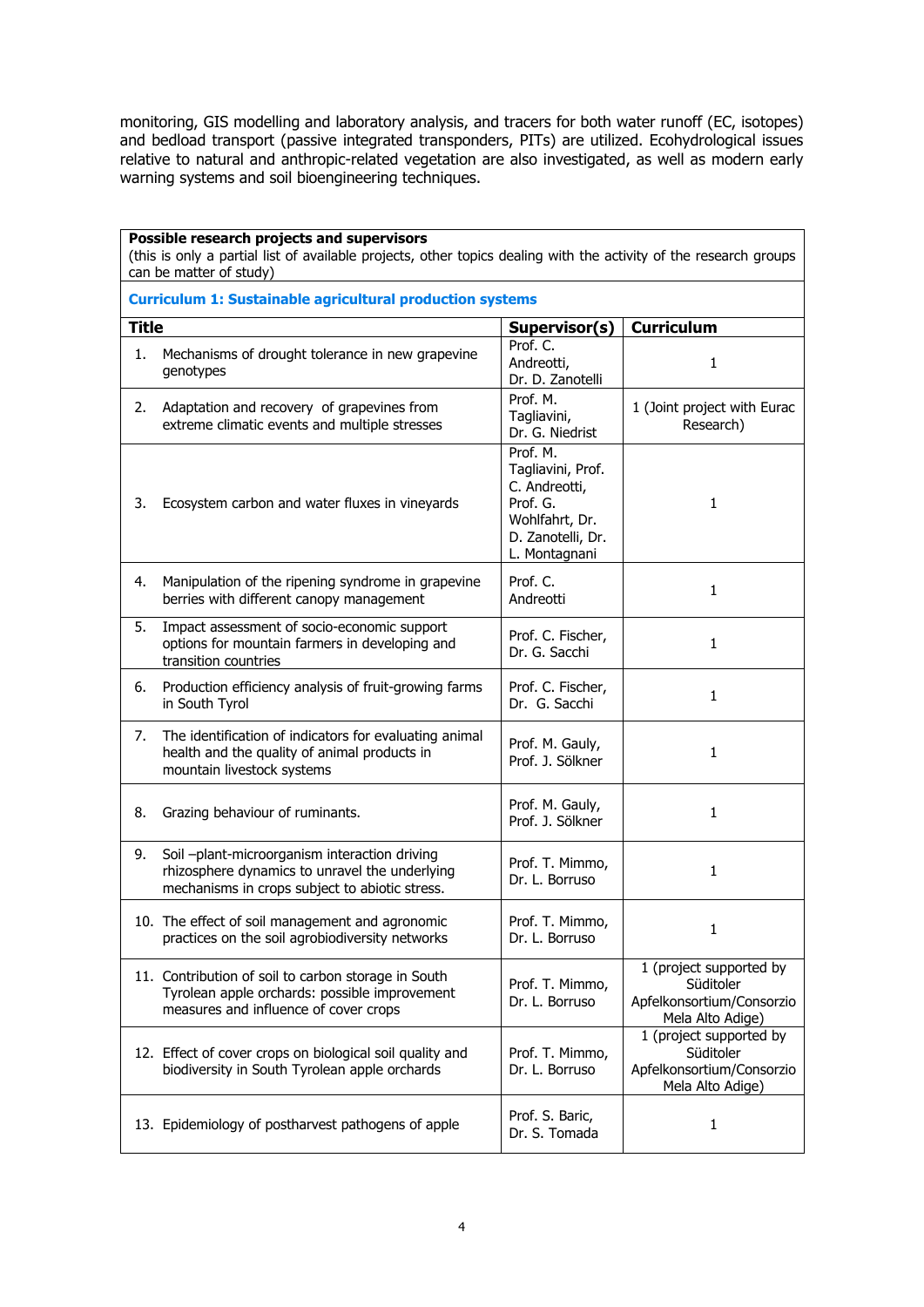| 14. Epidemiology and biological control of chestnut blight                                                             | Prof. S. Baric,<br>Dr. S. Tomada                                          |                                 |
|------------------------------------------------------------------------------------------------------------------------|---------------------------------------------------------------------------|---------------------------------|
| 15. Estimation of the forage quality of permanent<br>meadows based on environmental and management-<br>related factors | Dr. G.<br>Peratoner<br>(Laimburg<br>Research<br>Center)<br>Prof. M. Gauly | 1 (Laimburg Research<br>Center) |

# **Curriculum 2 Ecology, environment and protection of mountain areas**

| <b>Title</b>                                                                                                                                                             | Supervisor(s)                                                                 | <b>Curriculum</b>               |
|--------------------------------------------------------------------------------------------------------------------------------------------------------------------------|-------------------------------------------------------------------------------|---------------------------------|
| 16. Climate change and Montane Forests: implications<br>for management and biodiversity conservation.                                                                    | Dr.E. Tomelleri,<br>prof. H.<br>Pretszch                                      | 2                               |
| 17. Sediment transfer in debris flow<br>catchments Interaction among riparian vegetation,<br>sediment transport and channel morphology in<br>mountain rivers             | Prof. F.<br>Comiti,<br>Prof. L. Mao,<br>Dr. V. Coviello                       | 2                               |
| 18. Monitoring and modelling runoff and soil erosion in<br>mountain forests; sediment transfer and<br>morphological evolution in glacial and periglacial<br>environments | Prof. F.<br>Comiti,<br>Prof. L. Mao,<br>Dr. V. Coviello                       | 2                               |
| 19. Effect of farm organic fertilizer application on the<br>nutrient cycle and botanical composition of<br>moderately species-rich permanent grassland                   | Dr. G.<br>Peratoner<br>(Laimburg<br>Research<br>Center)<br>Prof. C. Wellstein | 2 (Laimburg Research<br>Center) |
| 20. Ecological transition and open science in mountain<br>grassland research in the global change era                                                                    | Prof. $C$<br>Wellstein                                                        | 2                               |
| 21. The protection of cultural heritages goes through the<br>study of biodiversity and chemistry of their surfaces                                                       | Dr. L. Borruso                                                                | 2                               |

# **Admission requirements**

- One cycle degree according to the former Italian system: all
- Master degree (laurea specialistica/magistrale if obtained in Italy): all
- Foreign degrees Applicants who have done their degrees abroad must have university education of at least five years and hold the requisites listed below.
- -B2 level certification of English (or higher).

Candidates are expected to have acquired an appropriate educational, and/or cultural and/or professional background in the field of agriculture, biology or environment, or earth sciences, or animal sciences.

# **Application for both PhD curricula is not foreseen.**

**To apply for the PhD programme, applicants must indicate in the application portal max. 3 research topics from the list of the topics included in the PhD curriculum they have applied to (Remember to select topics only from one of the two curricula)**

# **To apply for the PhD programme, applicants must upload in the application portal:**

- a motivational letter written in English (max. 1 page)
- Curriculum vitae (CV) (in English and possibly following the EU format that can be downloaded here [https://europass.cedefop.europa.eu/en/documents/curriculum-vitae\)](https://europass.cedefop.europa.eu/en/documents/curriculum-vitae). The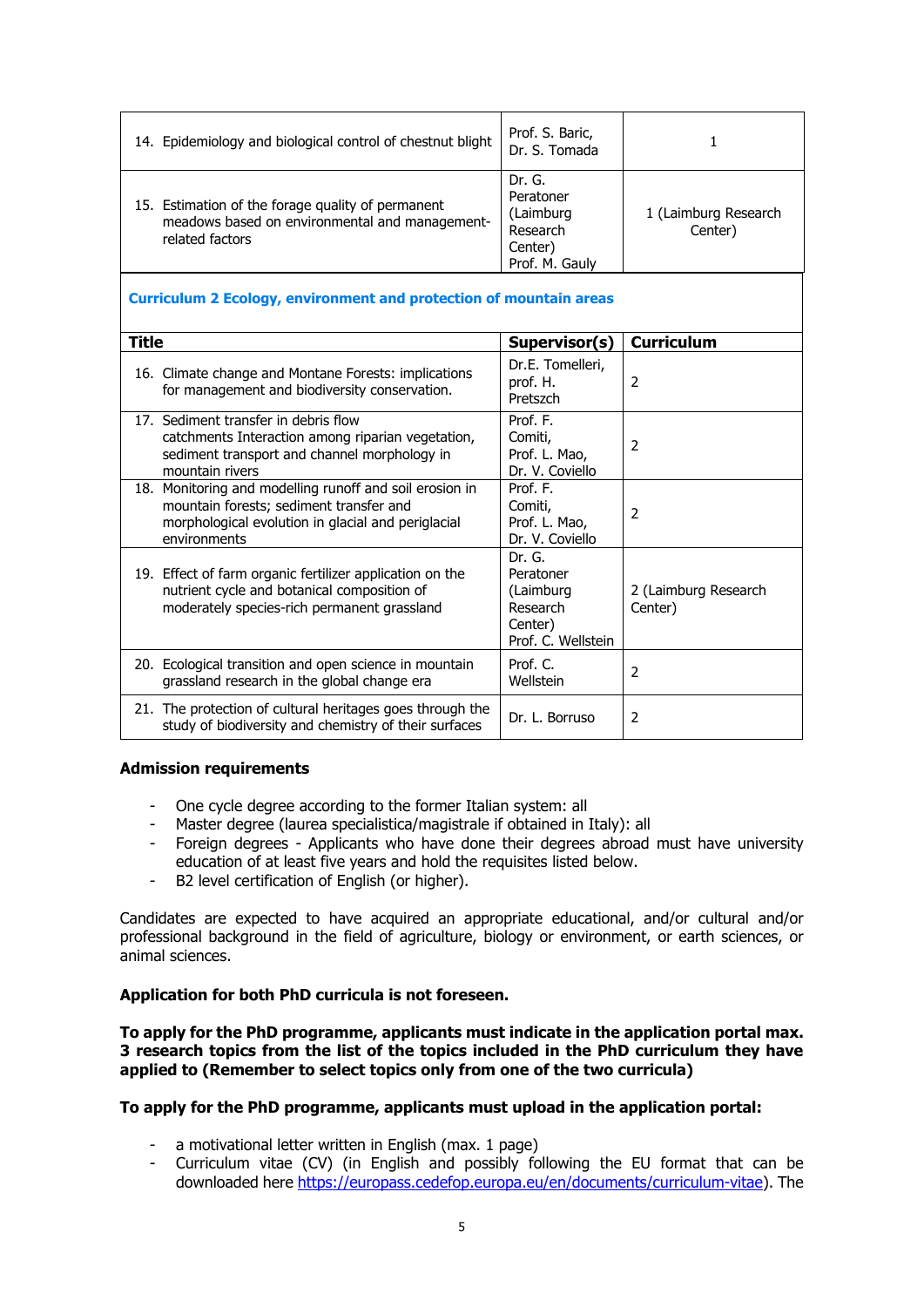CV should include the list of publications, presentations at conferences, awards, and any experience or activity that prove her/his qualification.

- Copy of the master degree (laurea specialistica/magistrale) or of the one cycle degree (former Italian system) or of an equivalent foreign degree, with the final mark/grade and the marks obtained in each exam. For foreign degrees, if the marking system is different, the mark will be transformed. Those who have not obtained the diploma yet, but plan to get it before the enrolment date, must submit a certificate bearing the mark obtained in each exam.
- -English Language certification at level B2 (or higher levels).

Language skills are demonstrated on the pre-registration portal (in the "upload language certificates" and/or "register for language examinations" sections) after completing the pre-registration form in the "create/manage applications" section. If the language skills are demonstrated by a high school diploma/diploma or master's degree, the diploma must also be uploaded a second time in the above section.

If the certificates or diplomas were awarded by **Italian** public bodies, the relevant **selfcertifications** must be completed in the portal.

If the certificates or diplomas were awarded by **foreign** bodies, the certificates or diplomas must be uploaded to the portal.

# **Linguistic competence can be proven by:**

1. If the **main language of instruction in the final year of the diploma** is English, it counts as C1.

2. **A bachelor's or master's degree** in English certifies the C1 level. Unibz graduates must upload the language certificates they have obtained or declare that they have passed the language examinations at the Unibz Language Centre (B2, B2+ or C1).

3. **A recognised language certificate** (see the list of recognised certificates from the Language Centre: [unibz-recognised-language-certificates-2019-2020.pdf\)](https://www.unibz.it/assets/Documents/Languages/unibz-recognised-language-certificates-2019-2020.pdf).

**Please note**: the certificate must not have been obtained more than 5 years before the application for recognition.

# **Other documents to be included in the application if available:**

- reference letters, written in English from a university lecturer or a researcher from a research institute (drawn up in the year of the call or in the previous one);
- copy of the publications (including the master thesis, published or accepted).

# **Evaluation criteria and process**

Admission to the programme is based on the evaluation of a) the academic qualification as it appears from the CV and other documents, b) of the motivational and reference letters, and c) on the outcome of the interview.

For those applicants who fulfil the admission requirements, the Evaluation Committee will first evaluate the application and draw up a short list of applicants admitted to the interview. The Committee will select the best applicants on the basis of a comparative assessment.

The following points will be awarded:

- up to 23 points for the academic qualification of the applicant as it appears in the CV and in the other documents, for the motivational and reference letters;
- up to 7 points for the specific qualification of the candidates for carrying our research within the project topics they have selected;
- up to 20 points for the interview.

The final score is the sum of the previous scores. The maximum score is 50. The lowest score to be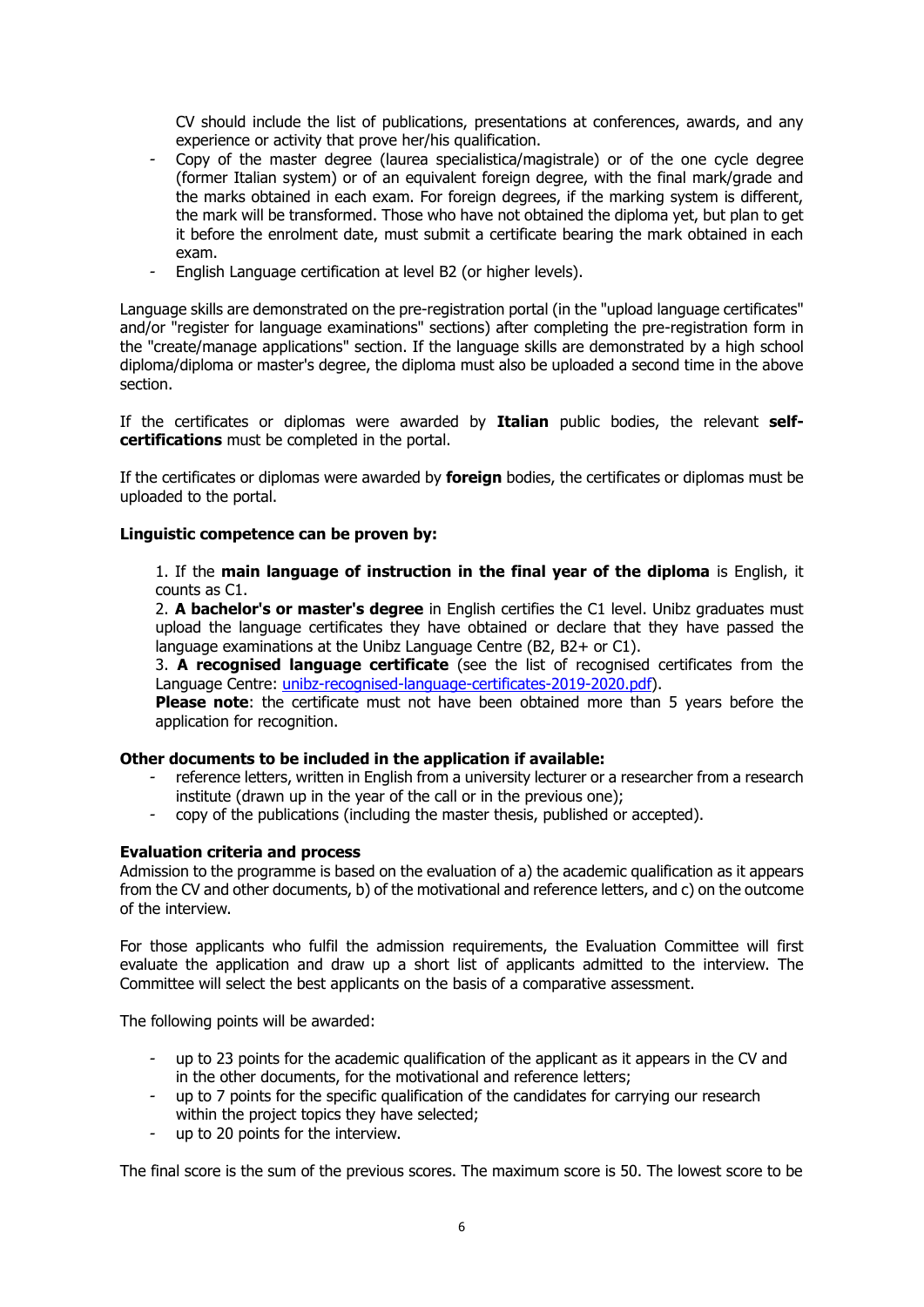admitted to the ranking list is 25/50. The final score is used for ranking the applicants and to establish A) the list of the admitted candidates and B) the list of candidates entitled to receive the fellowships. If two or more applicants have the same score, the younger candidate will be given priority.

The rank list will be published on the website of unibz [\(www.unibz.it\)](https://www.unibz.it/) and at the notice boards of the Faculty of Science and Technology.

# **Examination dates:**

| <b>Description</b> | <b>Date</b>         | <b>Place</b>                                                                                                                                                                                                                                                            |
|--------------------|---------------------|-------------------------------------------------------------------------------------------------------------------------------------------------------------------------------------------------------------------------------------------------------------------------|
| Personal Interview | 21 and 22 July 2022 | At unibz for those living in Italy. For<br>other admitted candidates, the<br>opportunity will be offered, as an<br>alternative to physical presence at the<br>unibz spaces, to take the interview by<br>videoconference - Microsoft TEAMS<br>unless otherwise notified. |

# **PhD-positions and grants**

#### **Total PhD-positions: 17**

| PhD-Positions with grants from the University: | 7 (5 for curriculum 1 and 2 for curriculum 2) |
|------------------------------------------------|-----------------------------------------------|
| PhD-positions with other grants:               | 7 (4 for curriculum 1 and 3 for curriculum 2) |
| PhD-positions without grant:                   | 3 (2 for curriculum 1 and 1 for curriculum 2) |

# **PhD scholarship bound to specific research topics/areas:**

2 scholarships with bound research topic and minimum 6-month study period abroad requirement pursuant to MD 351/2021 funded by PNRR:

Research topics:

- 1. Ecological transition and open science in mountain grassland research in the global change era
- 2. The protection of cultural heritages goes through the study of biodiversity and chemistry of their surfaces.

3 scholarships with bound research topic and minimum 6-month study period abroad and minimum 6 month in-company internship pursuant to MD 352/2021 funded by PNRR:

Research topics:

- 1. Contribution of soil to carbon storage in South Tyrolean apple orchards: possible improvement measures and influence of cover crops (in collaboration with Consorzio Mela Alto Adige)
- 2. Effect of cover crops on biological soil quality and biodiversity in South Tyrolean apple orchards (in collaboration with Consorzio Mela Alto Adige)
- 3. Adaptation and recovery of grapevines from climatic extreme events and multiple stresses in collaboration with Eurac Research Centre).

2 scholarships with bound research topic in collaboration with Laimburg Research Centre: Research topics: